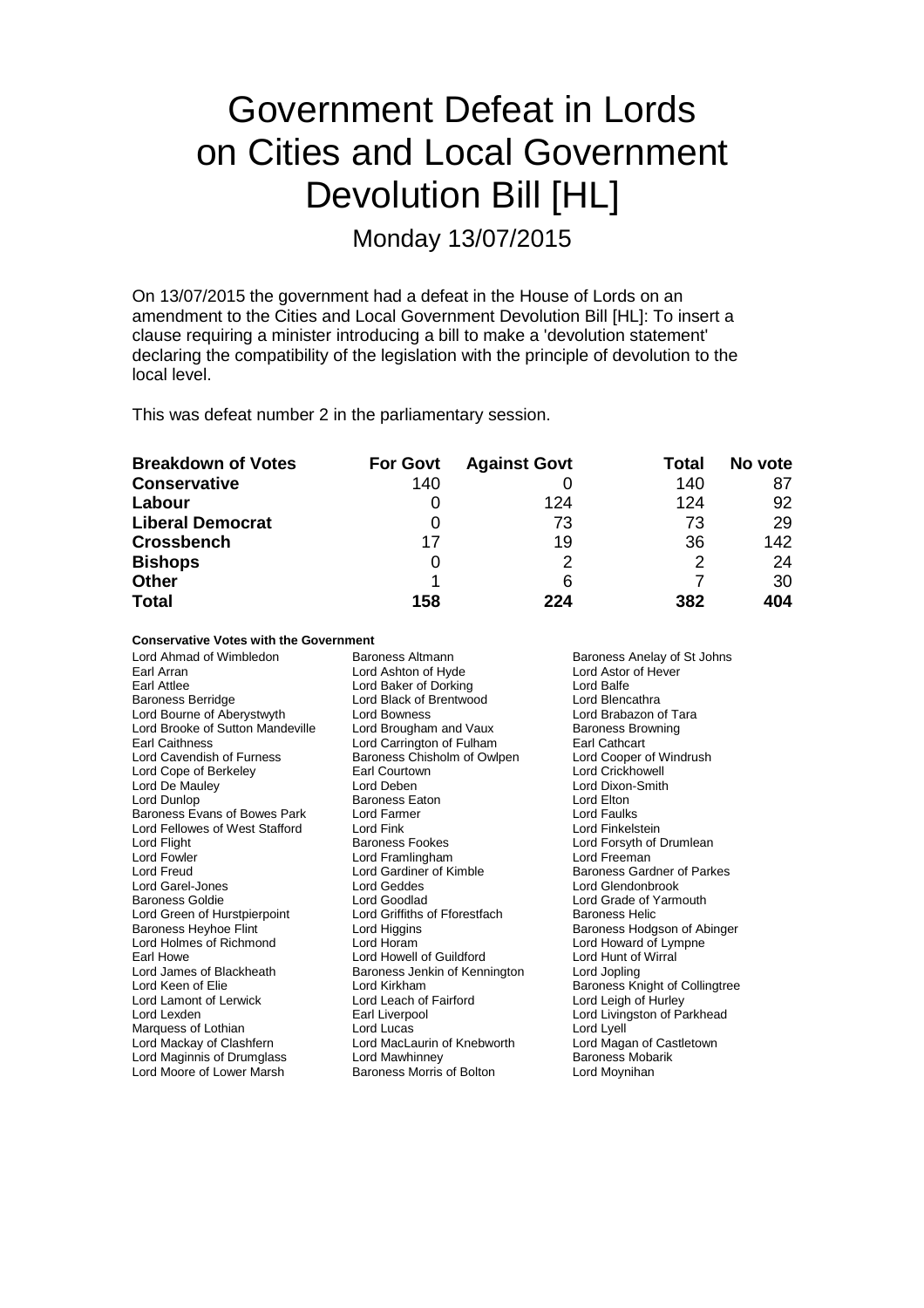Lord Patten of Barnes<br>
Lord Prior of Brampton<br>
Baroness Rawlings Lord Wasserman **Baroness Wheatcroft**<br>Baroness Williams of Trafford **Baroness Wheatcroft** 

Lord Naseby Lord Nash Baroness Neville-Jones<br>
Baroness Neville-Rolfe Baroness Newlove Baroness Nextes<br>
Baroness Nextes Baroness Neville-Rolfe **Baroness Newlove** Baroness Newlove Baroness Noakes<br>
Lord Northbrook **Baroness Accepts** Lord Norton of Louth Baroness O'Cathain Lord Northbrook **Lord Norton of Louth** Baroness O'Cathain Cord Norton of Louth Baroness O'Cathain Baroness O'Cathain<br>
Baroness Oppenheim-Barnes Lord Palumbo Lord O'Neill of Gatley **Baroness Oppenheim-Barnes** Lord Palum<br>Lord Patten of Barnes **Baroness Perry of Southwark** Lord Popat Examples Rawlings and Brampton Baroness Rawlings<br>
Lord Sassoon Baroness Seccombe Lord Sanderson of Bowden Lord Sassoon<br>
Earl Selborne Baroness Shackleton of Belgravia Baroness Sharples Earl Selborne **Baroness Shackleton of Belgravia** Baroness Sharples<br>
Lord Sheikh **Baroness Shephard of Northwold** Lord Sherbourne of Didsbury Lord Sheikh Baroness Shephard of Northwold<br>Baroness Shields Baroness Shephard of Northwold Baroness Shields **Earl Shrewsbury Lord Skelmersdale**<br>
Lord Spicer **Earl Shrewsbury Corporation**<br>
Baroness Stedman-Scott Baroness Stowell o Lord Spicer **Baroness Stedman-Scott** Baroness Stedman-Scott Baroness Stowell of Beeston<br>
Lord Strathclyde **Baroness Stowell of Beeston**<br>
Lord Taylor of Holbeach Lord Strathclyde Lord Swinfen Lord Taylor of Holbeach Lord Trefgarne Viscount Trenchard Lord True Lord Tugendhat Viscount Ullswater Baroness Verma Lord Wakeham **Lord Waldegrave of North Hill** Baroness Warsi<br>
Lord Wasserman **Container Baroness Wheatcroft** Baroness Wilcox Viscount Younger of Leckie

### **Conservative Votes against the Government**

#### **Labour Votes with the Government**

## **Labour Votes against the Government**

Lord Bassam of Brighton Baroness Blackstone Baroness Blackstone Lord Bradley Lord Borrie Lord Bradley Lord Bradley Lord Brooke of Alverthorpe<br>Lord Brooke of Alverthorpe<br>Lord Brookman Lord Campbell-Savours Lord Cashman Lord Brookman Lord Campbell-Savours<br>
Viscount Chandos Corpus Lord Christopher Lord Clarke of Hampstead Lord Clinton-Davis Lord Collins Lord Collins Lord Collins Lord Collins Lord Desail<br>
Lord Davies of Oldham Baroness Dean of Thornton-le-Fylde Lord Desai Baroness Donaghy **Lord Donoughue**<br>
Lord Dubs<br>
Lord Elder Baroness Farrington of Ribbleton Lord Faulkner of Worcester Lord Foster of Bishop Auckland<br>Baroness Golding Cord Cord Gordon of Strathblane Baroness Gould of Potternewton Lord Graham of Edmonton Lord Grantchester<br>
Lord Griffiths of Burry Port Lord Grocott Lord Crount Hanworth Lord Griffiths of Burry Port Lord Grocott Lord Groen Viscount Hanger Corp.<br>
Lord Harrison Lord Hankel Lord Hankel Lord Hankel Lord Haskel Lord Harrison **Lord Hart of Chilton**<br>
Lord Haughey **Lord Haworth** Baroness Healy of Primrose Hill Baroness Henig Baroness Hearoness Hilton of Eggardon<br>Baroness Hollis of Heigham Bord Howarth of Newport Baroness Howells of St Davids Baroness Hollis of Heigham Lord Howarth of Newport Baroness Howells of St David Baroness Howells of St Davids<br>
Lord Howie of Troon Baroness Hughes of Stretford Lord Hughes of Woodside Lord Hunt of Kings Heath Lord Hunt of Chesterton Lord Irvine Cord Irvine<br>Baroness Jay of Paddington Baroness Jones of Whitchurch Lord Jones Baroness Jay of Paddington Baroness Jones of Whitchurch<br>
Lord Jordan Baroness Jones of Southwark Lord Jordan Lord Kennedy of Southwark Baroness Kennedy of Cradley<br>
Baroness Kinnedy of Bow Baroness Kinnock of Holyhead Lord Kinnock Baroness King of Bow **Baroness Kinnock of Holyhead** Lord Kinnock of Holyhead Lord Kinnoc<br>
Lord Knight of Weymouth **Baroness Lawrence of Clarendon** Lord Lennie Lord Knight of Weymouth Baroness Lawrence of Clarendon<br>Lord Liddle Lord Lipsey Lord Liddle The Lord Lipsey Cord Lipsey Baroness Lister of Burtersett<br>
Lord Lord Macdonald of Tradeston Lord MacKenzie of Culkein Lord Lympne Lord Mac Lord Macdonald of Tradeston Lord MacKen<br>Baroness Mallalieu Baroness Massey of Darwen Lord McAvoy Baroness Mallalieu **Baroness Massey of Darwen** Lord McAvoy<br>Baroness McDonagh Baroness McIntosh of Hudnall Lord Mendelsohn Baroness McDonagh Baroness McIntosh of Hudnall<br>
Lord Mitchell<br>
Lord Monks Baroness Morgan of Ely Lord Morris of Handsworth Lord Morris of Aberavon<br>Baroness Nye Lord Morris Clackmannan Lord Patel of Blackburn Baroness Nye Lord O'Neill of Clackmannan<br>
Lord Pendry Clackburn Baroness Pitkeathley Lord Pendry **Communist Communist Communist Person** Baroness Pitkeathley **Communist Communist Communist Communist Communist Communist Communist Communist Communist Communist Communist Communist Communist Communist Communist** Lord Prescott Baroness Prosser Baroness Quin Baroness Rebuck Lord Reid of Cardowan<br>
Lord Rosser Lord Rowlands Lord Rosser Lord Rowlands **Baroness Sherlock**<br>
Viscount Simon Company Baroness Smith of Basildon<br>
Unity Baroness Smith of Basildon Viscount Simon **Baroness Smith of Basildon** Baroness Smith of Gilmorehill<br>
Lord Solev **Baroness Smith of Baroness Smith of Gilmorehill**<br>
Lord Stone of Blackheath Baroness Symons of Vernham Dean Lord Taylor<br>Lord Tomlinson baroness Lord Touhig Lord Tomlinson Lord Touhig Lord Tunnicliffe Lord West of Spithead **Baroness Wheeler** Lord Whitt<br>Baroness Wilkins **Baroness Williams of Elvel** Baroness Wilkins Baroness Wilkins Lord Woolmer of Leeds

Baroness Armstrong of Hill Top Lord Bach<br>Baroness Blackstone Lord Boateng Lord Christopher Lord Clark of Windermere<br>
Lord Clinton-Davis Lord Collins of Highbury Baroness Dean of Thornton-le-Fylde Lord Desai<br>Lord Donoughue Baroness Drake Lord Elder Lord Evans of Temple Guiting<br>Lord Faulkner of Worcester Lord Foster of Bishop Auckland Baroness Golding Lord Gordon of St<br>
Lord Graham of Edmonton Lord Grantchester Lord Haworth **Communist Communist Baroness Hayter of Kentish Town**<br>
Baroness Henig **Baroness Hilton** of Eggardon Exaroness Hughes of Stretford Lord Hughes of Woods Lord Hughes of Woodside Lord Hughes of Woodside Lord Hughes O Lord Monks<br>
Lord Morris of Handsworth Lord Morris of Aberavon Lord Stevenson of Balmacara Lord Stone of Black<br>
Lord Taylor of Blackburn Baroness Thornton Baroness Turner of Camden Lord Warne<br>Baroness Wheeler Lord Whitty

**Liberal Democrat Votes with the Government**